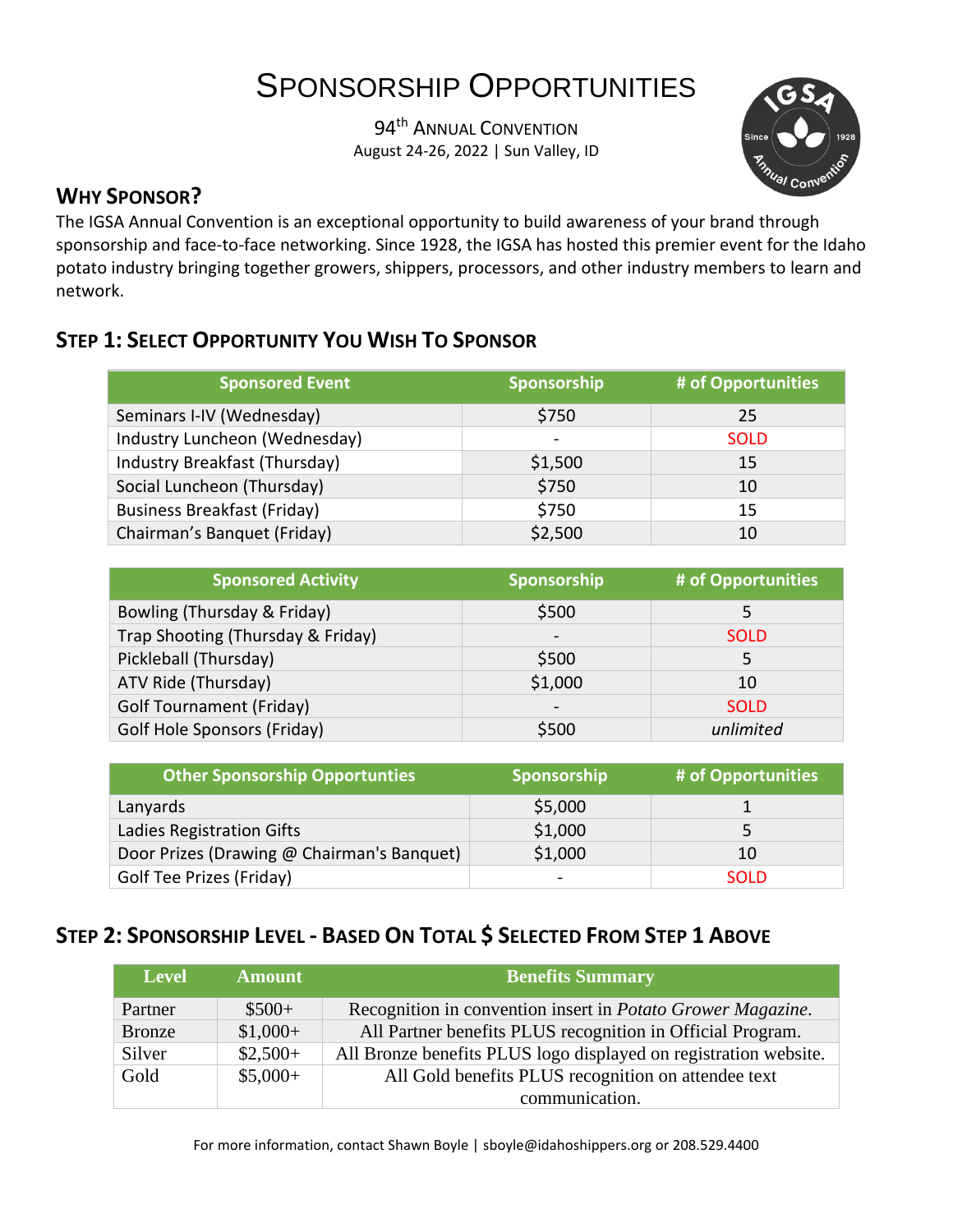### **STEP 3: RESERVE YOUR SPONSORSHIP**

Every year, many of our top sponsorship opportunities sell out quickly. We recommend contacting the IGSA as soon as possible to ensure you secure the sponsorship package you want.

Please send sponsorship selections to Shawn Boyle at [sboyle@idahoshippers.org](mailto:sboyle@idahoshippers.org) or 208.529-4400.

### **STEP 4: PROVIDE HIGH RESOLUTION LOGO**

If you are a first-time sponsor of an IGSA event or have a new logo, please send your highresolution logo in eps or transparent .png format with your sponsorship request.

### **STEP 5: REGISTER TO ATTEND THE IGSA CONVENTION**

Registration will be available on the IGSA website, Mid-May. Visit [www.idahoshippers.org.](http://www.idahoshippers.org/)

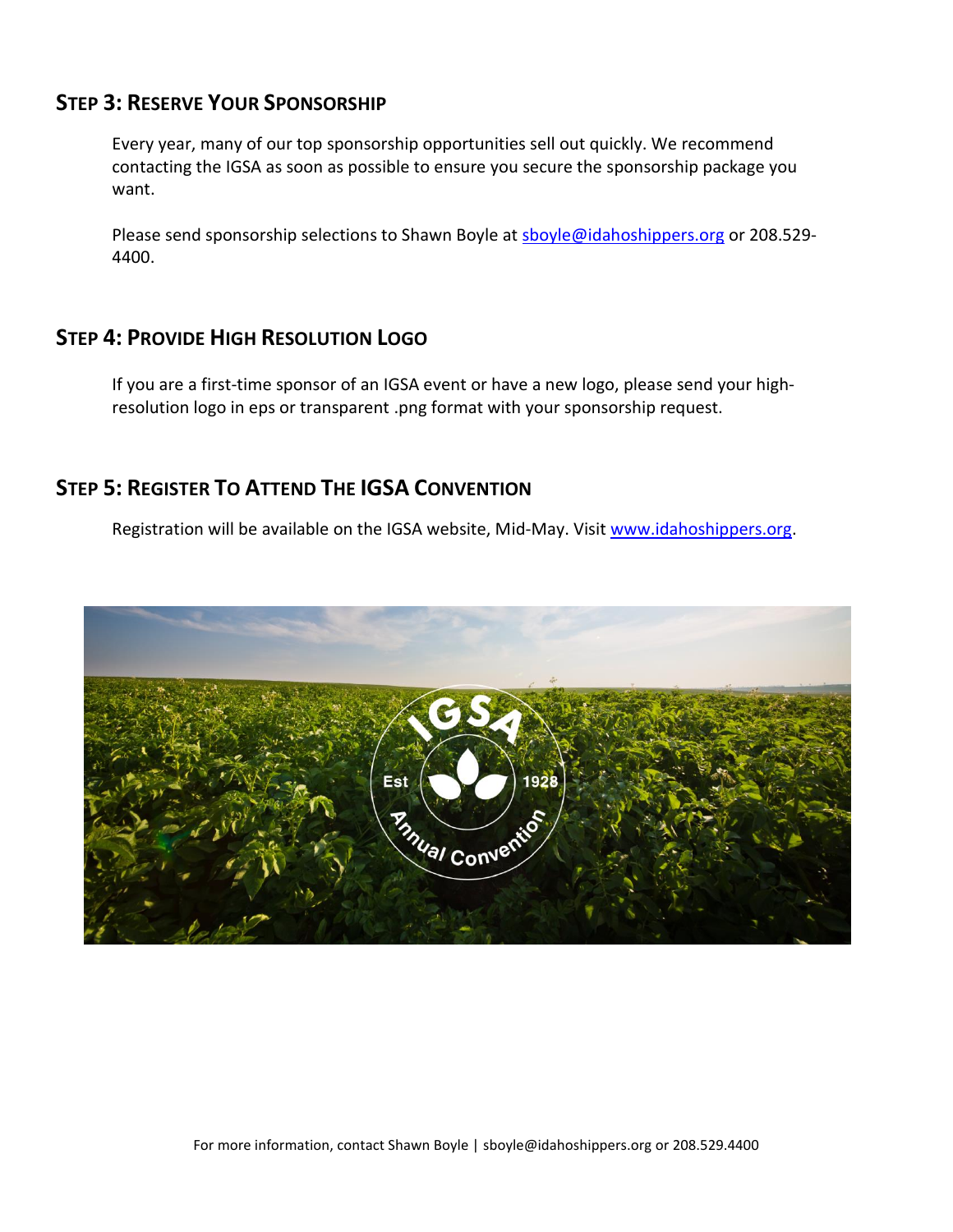# **THANK YOU**

# TO OUR 2021 SPONSORS

# **Gold**



# **Silver**



For more information, contact Shawn Boyle | sboyle@idahoshippers.org or 208.529.4400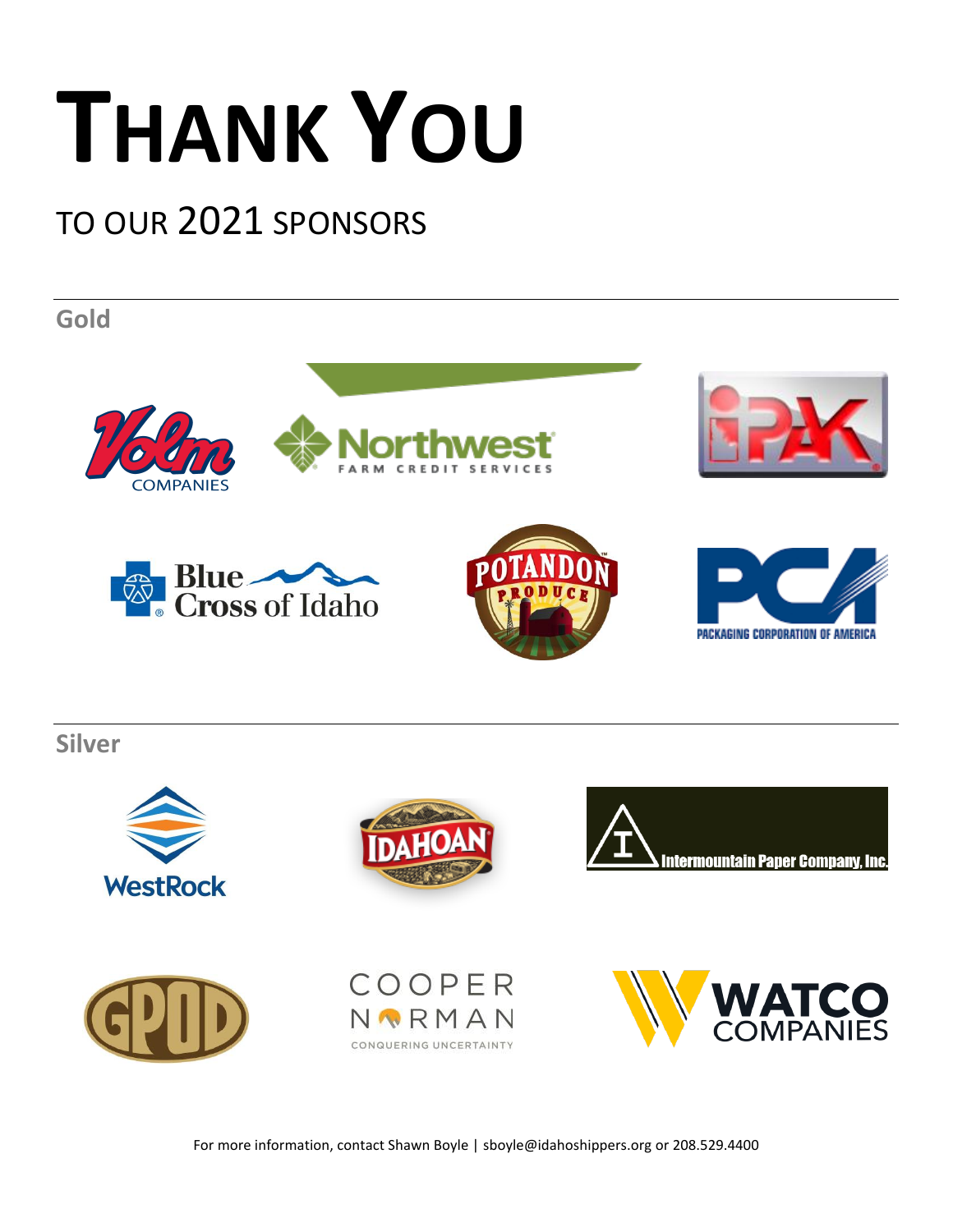### **Bronze**

















UN-GLO

 $_{\rm{eff}i\bar{\rm{f}}}$ 

DAI

daho Po

**OF IDAHO** 









Knowledge grows





DECC

Naturally Postharvest